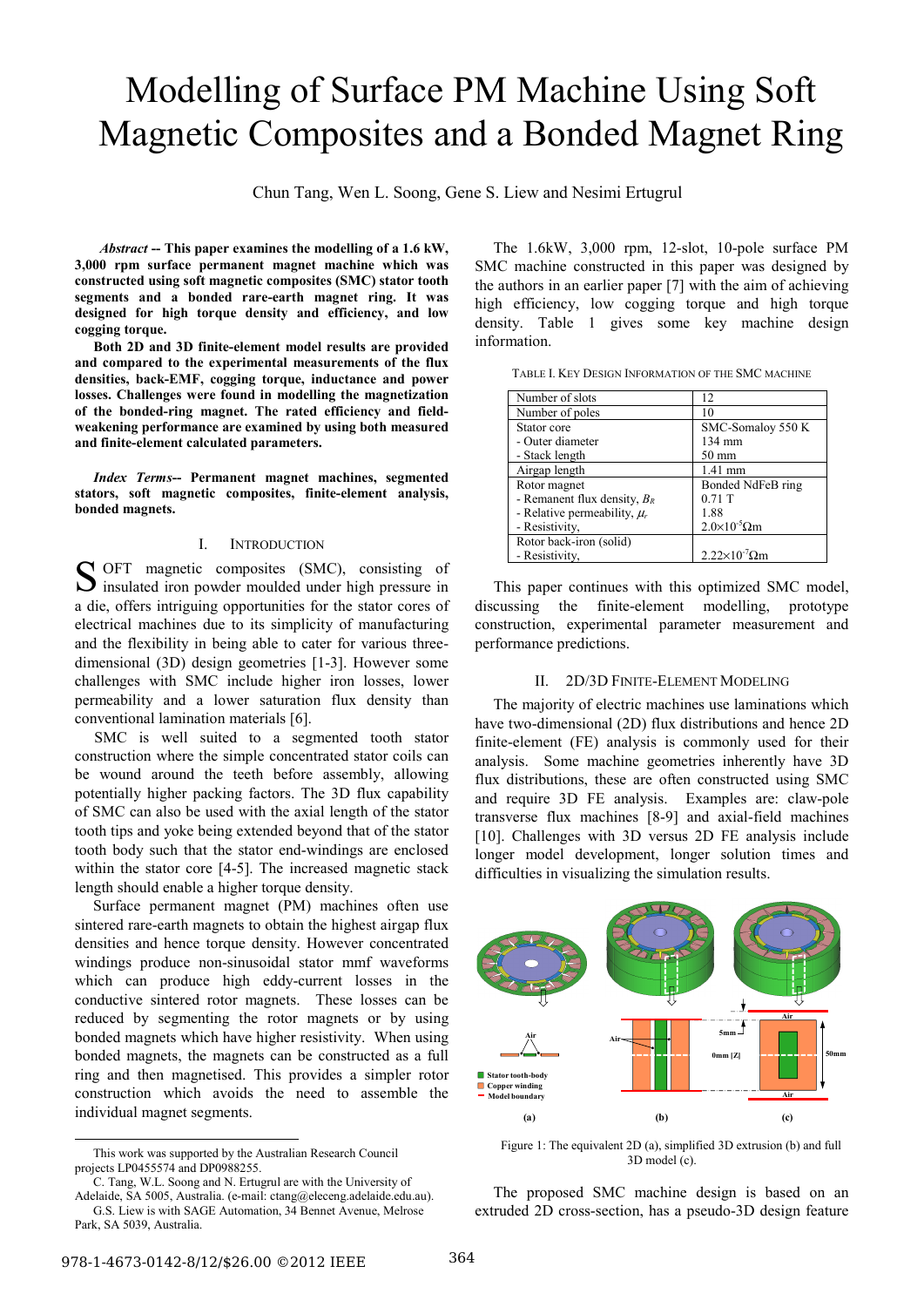where the axial length of the tooth body is shorter than that of the tooth tips and stack length. This section discusses three FE models for the machine, one 2D and two 3D models. The model predictions will be compared against one another and with experimental results in later sections of this paper.

## *A. The Three Finite-Element Models*

Firstly an equivalent 2D FE model (2DEqu) was considered. The shorter axial length of the tooth body compared to the tooth tips and stator yoke was modelled by reducing the tooth width to an "equivalent" value which gives the same tooth body cross-section area as the actual machine [5]. This is shown in Figure 1a. The gap between the winding and the now narrower tooth body is modelled as air. Symmetry was used to allow modeling only half the machine cross-section.

Secondly, the 2D model was extruded axially to form a simplified 3D model (2Dext, see Fig. 1b) which has no geometry or material changes in the axial direction and thus should have identical results to the 2D model. The axial symmetry of the machine means only half of it (25mm axial length) needed to be modelled, also no external air region was used. A total of 10 axial layers were used.

The full 3D model (Ext3D, see Fig. 1c) is another extruded model which also uses the same mesh as the 2D model but includes: the shorter axial length of the stator tooth body compared to the stator yoke; the stator endwindings; and a 5mm air region at the edge of the machine. This model closely resembles the actual machine except that the shape of the end-windings is approximated due to the use of an extruded model. No significant changes were found when increasing the end air region beyond 5 mm. A non-extruded 3D model was not used due to the considerably longer model creation and meshing times.

Table II summarizes the mesh information and execution time for the three FE models. The automatic mesh generator was used with the default element sizes shown. Note the model size and execution time increase by about two orders of magnitude between the 2D and 3D models.

|                                                    | 2DEqu                 | 2DExt                 | Ext3D                 |
|----------------------------------------------------|-----------------------|-----------------------|-----------------------|
| Number of elements                                 | 5,100                 | 490,000               | 290,000               |
| Number of nodes                                    | 3,500                 | 170,000               | 85,000                |
| Cross-section element size                         | $2.5$ mm <sup>2</sup> | $2.5$ mm <sup>2</sup> | $2.5$ mm <sup>2</sup> |
| Axial element length                               |                       | 2.5 <sub>mm</sub>     | 2.5 <sub>mm</sub>     |
| End air thickness                                  |                       |                       | 5 <sub>mm</sub>       |
| Execution time for 1<br>elec.<br>cycle (181 steps) | $1-2$ mins            | $11-13$ hrs           | $7-8$ hrs             |

TABLE II. MESH INFORMATION AND EXECUTION TIME FOR FEM MODELS

Note: Based on using JMAG<sup>@</sup> Studio 10 on a computer with Intel Xeon 2.67GHz CPU.

The prototype machine used a type of SMC known as Somaloy 550 Kenolube (or S550K). The typical B-H characteristic of the S550K SMC material is shown in Figure 2 compared to the commonly used steel, M-19 [11]. The unsaturated permeability of S550K is about 720, which is much lower than the 6,400 for M-19 steel. Besides, the S550K starts saturating from about 0.7 T which is much lower than the 1.5 T for M-19. The SMC machine has a maximum flux density of about 1.5 T. Note that the B-H characteristics of SMC are sensitive to the compaction process and so vary depending on the exact moulding process.



Figure 2: The B-H curve of SMC (S550K) and standard lamination material (M-19)

The rotor magnets and rotor back-iron were modelled as conductors with the resistivity values given in Table I. The simulations modelled the eddy-current effects in the rotor.

## III. PROTOTYPE MACHINE CONSTRUCTION

The general approach used for producing prototype SMC machines is by machining the teeth from solid blocks of SMC. However in this prototype the stator teeth were die-cast to give the best dimensional tolerances and surface finish.

With the double-layer, concentrated winding configuration used, every stator tooth segment is wound individually before being assembled together. This should allow a high copper slot fill to be achieved. In practice, only a modest copper packing factor of 30% (area of copper divided by the total slot area) was obtained in the prototype, though later tests showed that with greater care, a value of 40% was achievable. The achievable packing factor was partially limited because the stator tooth geometry used was basically an extruded 2D shape. This meant that the shape of the coil cross-sectional area changed significantly between the slot and the end-winding regions which caused difficulties in producing a compact winding.

The rated stator current was estimated at about 19A, assuming a maximum allowable current density of  $10A/mm^2$ .

The rotor consists of a bonded rare-earth magnet ring with a solid magnetic back-iron. Figure 3 shows the stator assembly with the rotor magnets and a plastic spacer in the airgap. Figure 4 shows the test-rig used for the experimental testing and the assembled prototype motor.

In the construction method used for motor, the rotor is overhung and supported by two bearings on one side. This resulted in the possibility of significant eccentricity.



Figure 3: The stator and rotor of the prototype machine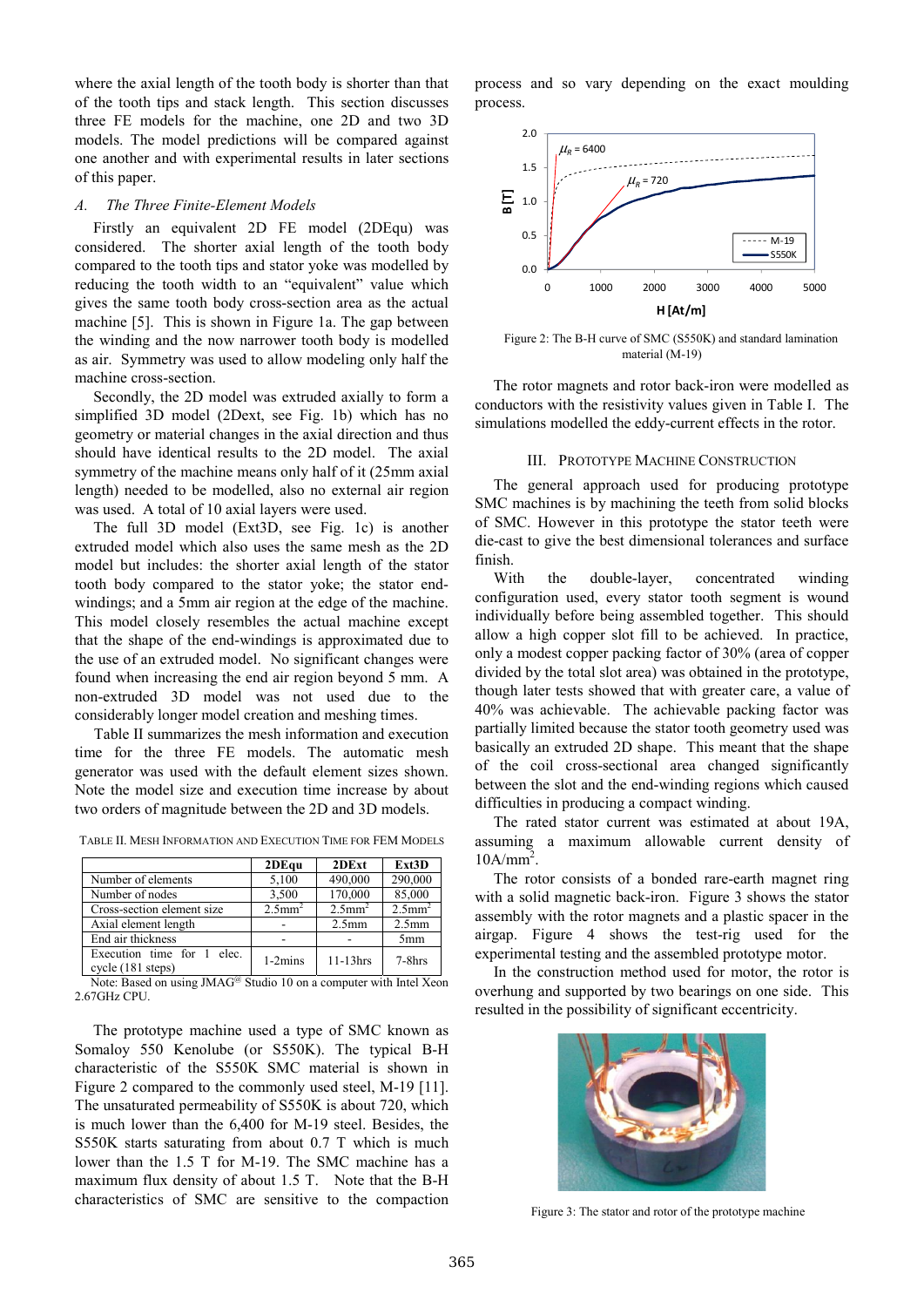

Figure 4: The test rig showing the DC load machine, belt drive, torque transducer and prototype SMC machine (right)

#### IV. ROTOR MAGNETIZATION INVESTIGATION

The bonded NdFeB magnets can be fabricated by either injection moulding or compression, which allows a wide flexibility in shapes, such as producing a full magnet ring. The use of a plastic binder in the bonded magnets results in a lower remanent flux density but higher resistivity than sintered magnets. The latter is useful to reduce the magnet eddy-current loss in concentrated winding designs [12].

When earlier work has described the use of bonded magnets, these have generally been individual magnet segments [12]. There has been limited work on examining bonded magnet rings [14-17]. The main advantage of using a bonded magnet ring is the simpler motor assembly process.

This section describes the issues found in modelling the magnetization of the custom-made bonded magnet ring. The manufacturer of the ring provided magnetic properties for the magnet material which was shown in Table I. In the absence of any detailed information on the ring's magnetization pattern, it was assumed to be parallel magnetized with a 180° pole-arc and having the remanent flux density and recoil permeability as specified by the manufacturer in Table I.

## *A. Calculated and Measured Back-EMF*

Figure 5 shows the measured and the three FEM calculated line back-EMF waveforms at 3,000rpm.



Figure 5: Line back-EMF waveforms at 3,000rpm, comparison of the experimental and the three FE model predictions

The three FE models give similar back-EMF predictions. As expected, the results from the equivalent 2D and simplified 3D extruded models are nearly identical. The full 3D model has a slightly lower back-emf, likely due to the more accurate modelling of localized saturation in the stator yoke due to the shorter axial length of the stator teeth.

The measured back-emf was about 19% below the FE model results. After checking that the dimensions of the machine were accurate, it was thought that this discrepancy is likely due to errors in the assumptions about the modelling of the rotor magnetization. This was investigated as follows.

Firstly, the pole-arc of the rotor magnet poles was checked using a magnetic field viewer consisting a sheet of plastic with iron powder embedded in it. This indicated a magnetic pole arc of about 140° electrical. However, simulations indicated this would only reduce the back-emf by about 4%.

In a second test, the airgap flux density between the rotor ring magnet and a stator pole-piece was measured using a Gauss meter. Due to the thickness of the magnetic field probe, the airgap between the magnet ring and the pole-pieces had to be increased to 2 mm. Based on the measured airgap flux density and a simple magnetic circuit model, it was estimated that the effective magnet remanent flux density was 0.58T which 18% less than the 0.71T given by the manufacturer. Using this value of magnet flux density in the simulations gave a close match between the simulated and experimental back-emf results.

## *B. Rotor Magnetization Field Shape Testing*

In this test, the ring-shaped bonded rotor magnet was placed in free air, and its flux density distribution was measured using a handheld Gauss meter. The variation of the radially-oriented flux density of the magnet was plotted as a function of spatial angle at both the inside and outside surfaces of the ring (see Figure 6) at a mid-axial position.

It was found that the peak flux density on the inside of the ring was about an order of magnitude lower than that on the outside of the ring. These results are considerably different than would be expected from a parallel magnetised rotor where the peak values on the inside and outside of the rotor ring are comparable. They are in fact much closer to the field distribution from a Halbach array [14-17] (see Figures 6 and 7) which is a surprising result. It is estimated that such a magnetic field pattern may be obtained by placing a solid (non-laminated) rotor inside the magnet during the magnetization process.



Figure 6: Measured flux density on the surface of bonded-ring magnet in comparison to the FE Halbach 4 segments/pole and parallel magnetization using magnet properties from the manufacturer



Figure 7: FE flux plots for magnet ring in free air showing two different magnetization patterns: parallel magnetization (a) and a Halbach arrangement with 4 segments/pole (b)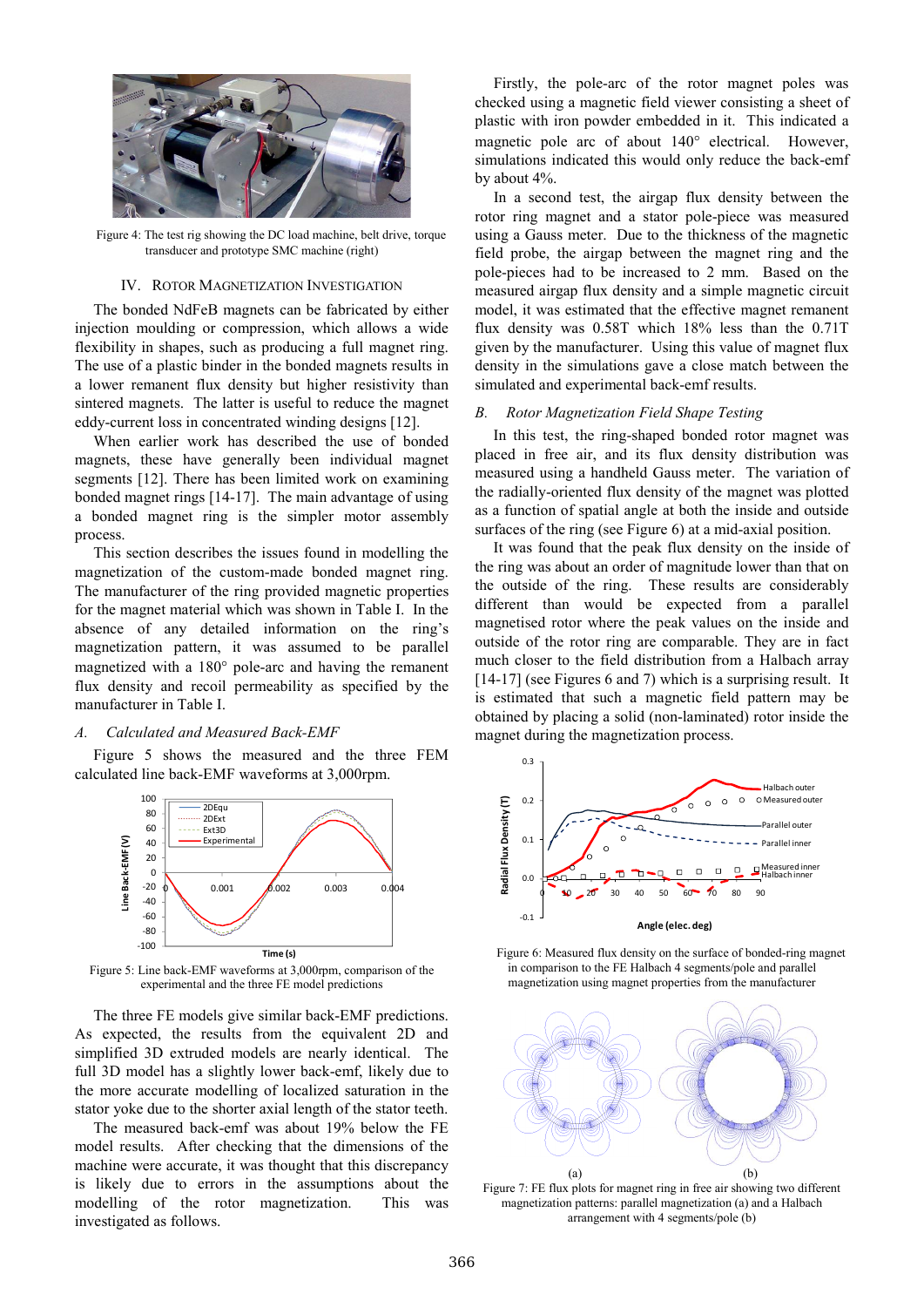Though the external magnetic field magnitude and distribution is significantly different between the two cases in Figure 7, they become more similar when a rotor backiron is used for the parallel magnetized case.

## V. MACHINE PARAMETERS AND CHARACTERISTICS

The SMC machine characteristics are studied by using the three FE models and verified by experiments. The FE models use the original assumptions about the rotor magnetization.

# *A. Airgap Flux Density*

The calculated rms (averaged circumferentially) airgap flux density produced by the bonded magnet ring under open-circuit conditions was obtained at the mean airgap radius for the 3D model (Ext3D). This was plotted in Figure 8 as a function of the axial position, where 0 mm refers to the middle of the machine and 25 mm to the edge of the stack length. This shows that the airgap field pattern has 3D features within a few mm of the ends of the machine.



Figure 8: FEM airgap flux densities under open-circuit conditions

## *B. Tooth and Yoke Flux Density*

Figure 9 shows the FE tooth and yoke flux densities as a function of rotor position under open-circuit conditions. For the 3D models, the result shown is averaged axially along the machine. The calculated tooth flux density waveforms are comparable for all three models but there are substantial differences in the yoke flux density waveform. This is likely to be due to the non-uniform flux density distribution in the 3D models.



Figure 9: Comparison of FEM and measured tooth and yoke flux density

Figure 9 also shows the measured tooth flux density waveform. This was obtained by integrating the output voltage of a search coil. As consistent with the back-EMF results seen earlier in Figure 5, the measured tooth flux density is also about 19% lower than the FE results.

# *C. Open-Circuit Losses*

The bearing and windage losses were measured by spinning the rotor in the housing without the stator. After the stator was inserted, the total loss was measured. Then, the stator and rotor losses were obtained by subtracting the bearing and windage losses from the total loss.

A comparison of the open-circuit loss between the 2D FE model (using the 2DEqu model) and the measurements is shown in Figure 10. The measured stator and rotor losses match the FE results well though this needs to be considered in the light of the 19% error in the back-emf results in Figure 5. The SMC material (S550K) used has approximately twice the stator and rotor losses in comparison to conventional lamination (M-19) steel. The bearing and windage losses account for about 1/3 of the total open-circuit loss. The measured open-circuit stator and rotor iron losses at 3,000 rpm correspond to about 5% of rated output power.



Figure 10: FE and measured open-circuit loss as a function of speed.

#### *D. Flux-Linkage Saturation Characteristics*

The machine *d*- and *q*-axis flux-linkage versus current curves were measured under static conditions by aligning the rotor appropriately, locking it into position and applying a single-phase mains frequency voltage to the windings [18]. The total instantaneous flux-linkage is calculated by integrating the induced voltage which is obtained by subtracting the resistive voltage drop from the measured terminal voltage. The zero-current *d*-axis flux linkage is obtained from the open-circuit back-EMF test. The results are shown in Figure 11 for the stator without rotor, and in Figure 12 for the complete motor, and compared to the FE predictions.



Figure 11: The FE and measured flux-linkage versus current for the case without the rotor in the machine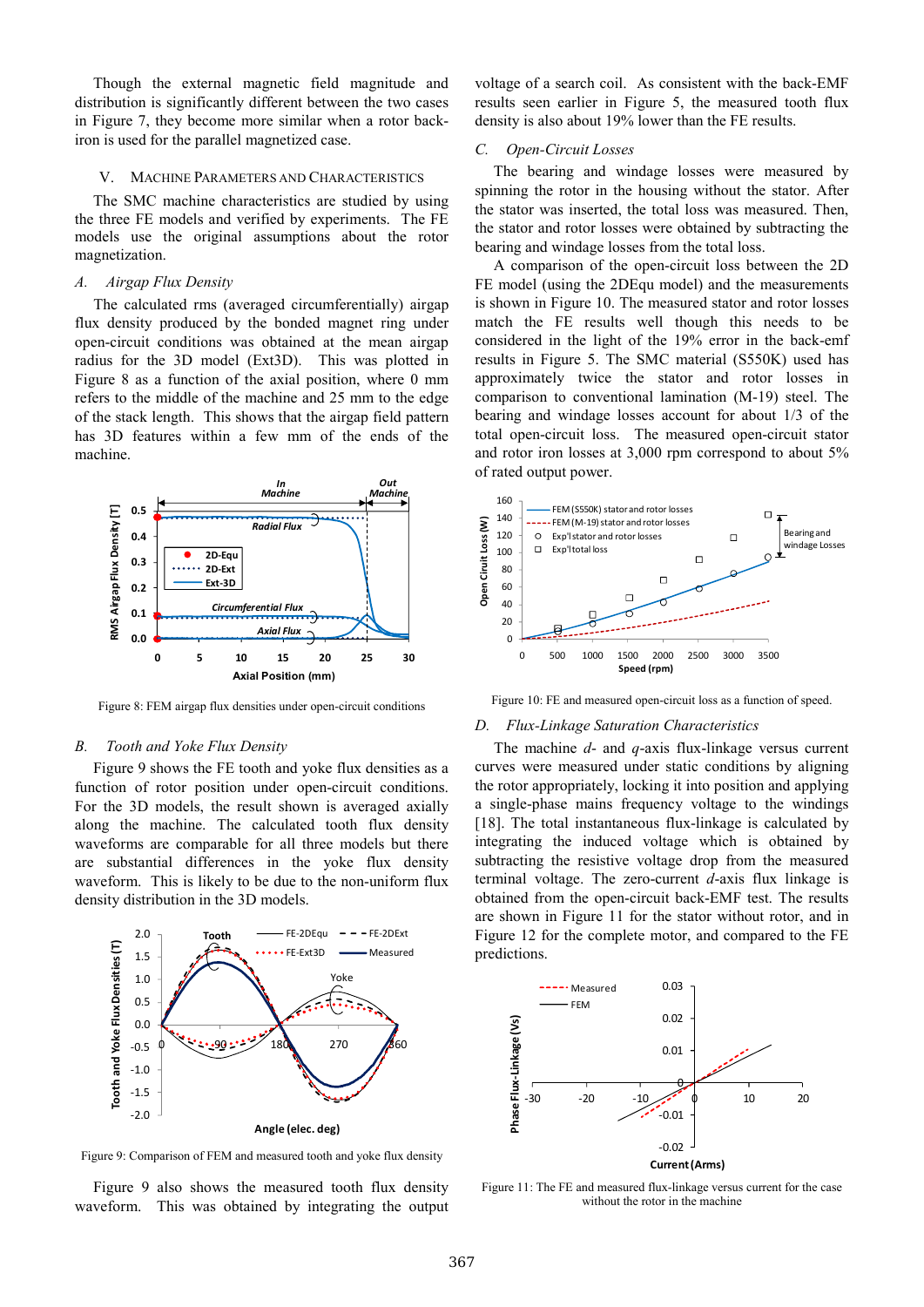

Figure 12: The FE and measured flux-linkage versus *d*- and *q*- axis current for the case with the rotor in the machine

The *d*-axis results show significant saturation for positive values of stator *d*-axis current (pro-magnetising) whilst negative values of stator d-axis current (demagnetising) show a far more linear (unsaturated) characteristic. There is little saturation found for the *q*-axis case and the case without a rotor. The slopes (that is, inductances) of the *q*-axis and *d*-axis curves are comparable under unsaturated conditions.

The experimental results show inductance values which are approximately 25% larger than the full 3D model predictions. The reason for this discrepancy is still being investigated.

The characteristic current is the negative *d*-axis current which is required to reduce the *d*-axis flux-linkage to zero. The experimental results show a higher inductance and lower back-emf than the measured results. This causes the characteristic current to reduce from the FE estimate of 26A down to about 18A.

Figure 13 shows the FE calculated breakdown of the inductance into magnetizing, slot-leakage and end-leakage components for the *q*-axis and no rotor cases. This breakdown was obtained using the energy method for calculating inductances. The energy in the airgap and rotor was classified as associated with magnetizing inductance, that in the stator slots (including the end-turns for the Ext3D model) as slot-leakage, and that in the axial air regions in the model as end-leakage.



Figure 13: The calculated inductance breakdown for the cases: without magnet (iron rotor) and without magnet or rotor iron (air rotor)

The equivalent 2D model (2DEqu) and simplified 2D model (2DExt) give comparable results as expected. The full 3D model including the end turns (Ext3D) shows comparable slot leakage inductance to the other models. This indicates that the exaggerated stator slot length in the first two models is a good first-order approximation to the inductance of the end-turns in the Ext3D model. The Ext3D model also shows a small amount of end-leakage inductance.

# *E. Cogging and Ripple Torque*

The ratio of the cogging torque to the mechanical rotation frequency is given by the lowest common multiple of the number of slots and poles. For a 12-slot, 10-pole machine this is 60. The cogging torque is sensitive to eccentricity. Figure 14 shows 2D FE cogging torque predictions for an ideal (healthy) machine showing the 60 cogging torque cycles per mechanical revolution, and also the effect of 17% static eccentricity which produces a subharmonic cogging torque frequency at about 11 times per revolution. Note that the prototype machine is prone to eccentricity due to its overhung rotor construction.



Figure 14: FEM cogging torque with 0% (healthy) and 17% static eccentricity (2DEqu model)

The cogging torque (and back-emf) was measured at 100 rpm and the results shown in Fig. 15 for one mechanical revolution (upper curve) and one electrical revolution (lower curve, also shows FE model predictions). The three FE model predictions are comparable. The cogging torque is small, only a few percent of the rated torque (5 Nm). The measured cogging torque waveforms interestingly show frequencies of about 20 and 40 cycles per revolution. Apart from eccentricity, another possible cause of errors in the prediction of the cogging torque waveform is due to the assembly tolerances of the segmented stator producing a non-uniform stator teeth distribution.



Figure 15: Cogging torque and back-emf versus position for one mechanical revolution (upper) and one electric cycle (lower) at 100rpm. The upper graph shows the measured cogging torque.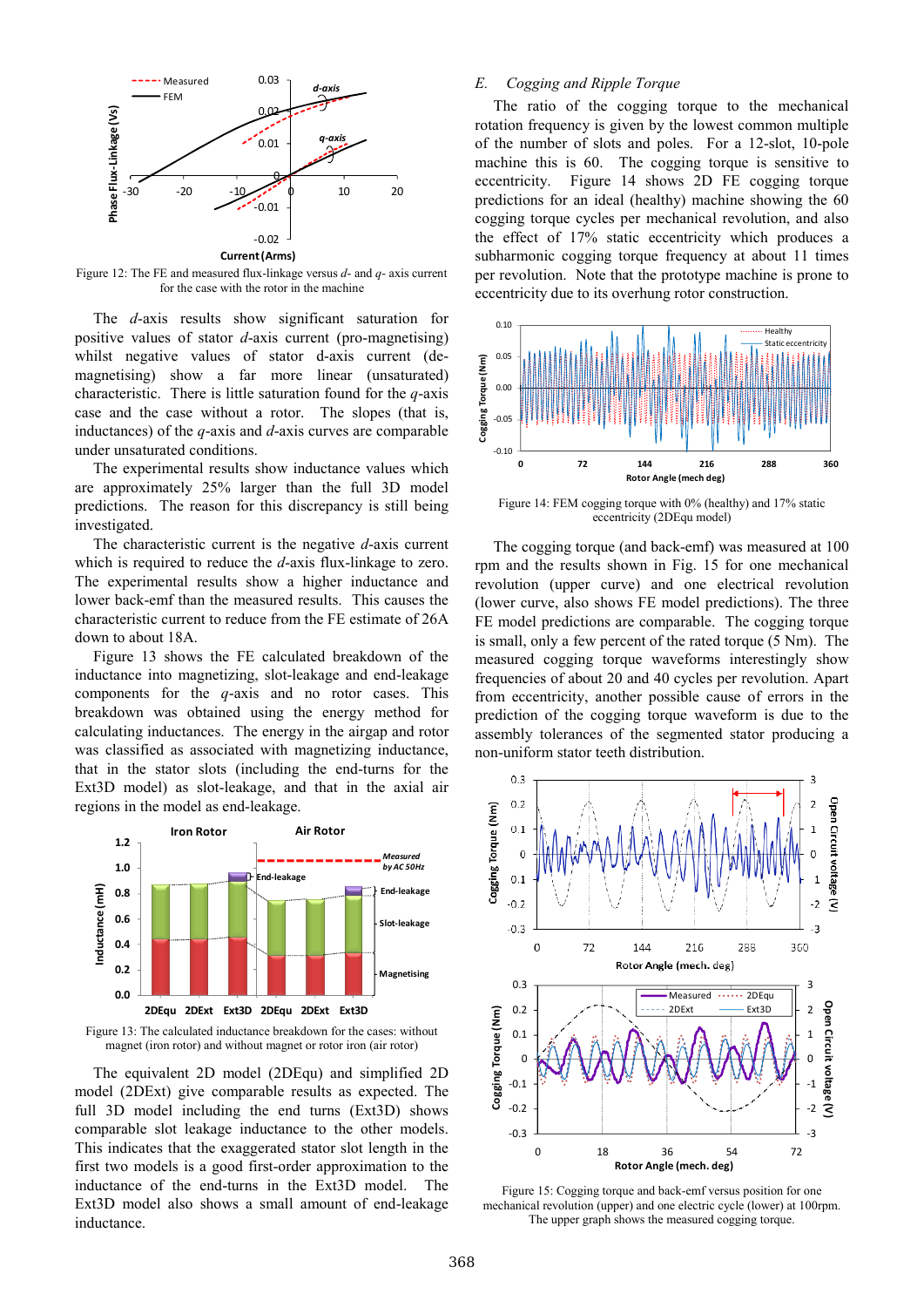## VI. MACHINE PERFORMANCE PREDICTIONS

This section investigates the predicted SMC machine performance in terms of the efficiency, power losses and field-weakening characteristics.

#### *A. Calculated Efficiency Map*

Figure 16 shows the calculated efficiency map based on the actual copper packing factor of 0.3 and the measured back-emf, stator resistance and open-circuit loss (including bearing losses). The calculated efficiency curves using the FE predicted back-emf is also shown in dashed lines which has an approximately 1% higher efficiency. In producing the efficiency map, it was assumed that the current is in phase with the back-EMF voltage and that the iron loss is only a function of speed and not current.



 Figure 16: Calculated efficiency map plotted with the measured (solid lines) and FE (dashed lines) back-EMF assuming *E* and *I* are in phase

At the rated output of 5 Nm, 3,000 rpm, the machine efficiency is about 88.5% (using the measured back-emf). It is calculated that this would increase to 89.6% if the copper packing factor was increased to 0.4 or 90.7% if the significant bearing losses was reduced to zero, or 91.9% if both were to occur (see Table III).

| TABLE III. CALCULATED RATED EFFICIENCY |  |
|----------------------------------------|--|
|----------------------------------------|--|

|                                | With bearing loss | Without bearing loss |
|--------------------------------|-------------------|----------------------|
| $0.3$ copper<br>packing factor | 88.5%             | 90.7%                |
| $0.4$ copper<br>packing factor | 89.6%             | 91.9%                |

## *B. Calculated Loss Breakdown at Rated Conditions*

The calculated loss breakdown for the open-circuit and rated conditions at 3,000 rpm are shown in Figure 17 for each of the three FE models. The losses are broken down into stator yoke, stator teeth (body), stator teeth tip, rotor iron (eddy-current loss in solid back-iron) and magnet eddy-current losses.



Figure 17: Calculated loss breakdown for open circuit and full-load (5Nm) at 3000rpm: copper loss is not shown

The equivalent 2D model (2DEqu) and simplified 3D model (2DExt) models should have nearly identical results. One key area of difference is that the rotor iron (actually eddy-current) losses nearly doubled in the simplified 3D case. This is likely to be due to this model including the finite axial length effect on the rotor eddy-current distribution which is not included in the equivalent 2D model.

The full 3D model (Ext3D), which includes the endwindings, has a similar total loss prediction to the simplified 3D model (2DExt), however there is a significant difference in the split between the stator tooth tip losses and the rotor iron losses.

The magnitude of the stator copper loss (not shown in Fig. 17) is roughly the same as the total stator iron loss under full-load conditions.

Comparing the open-circuit and full-load losses, the largest increase is in the rotor iron losses followed by the stator tooth tip losses.

# *C. Effect of I<sub>d</sub>*/*I<sub>a</sub> Variations at Rated Speed*

To understand the effect of changing the *d*-axis (*Id*) and  $q$ -axis ( $I_q$ ) currents on the various loss components, Fig. 18 shows contour plots of loss as a function of  $I_q$  and  $I_q$  at 3,000 rpm. These plots were obtained by running simulations with current magnitudes from 1A to 12A with an increment of 1A, while sweeping the current angle (between the back-emf and current) from 0° to 90° with an increment of 5° to obtain a total of 228 simulation points. Note in Figure 18 that the values of  $I_d$  shown are negative, that is, they correspond to the demagnetizing condition.



Figure 18: FE calculated power losses and efficiency as a function of *Id* and  $I_q$  at 3,000 rpm

Figure 18 shows that the stator hysteresis and eddycurrent losses are comparable and vary in a similar fashion, generally reducing with increasing (negative) *Id*.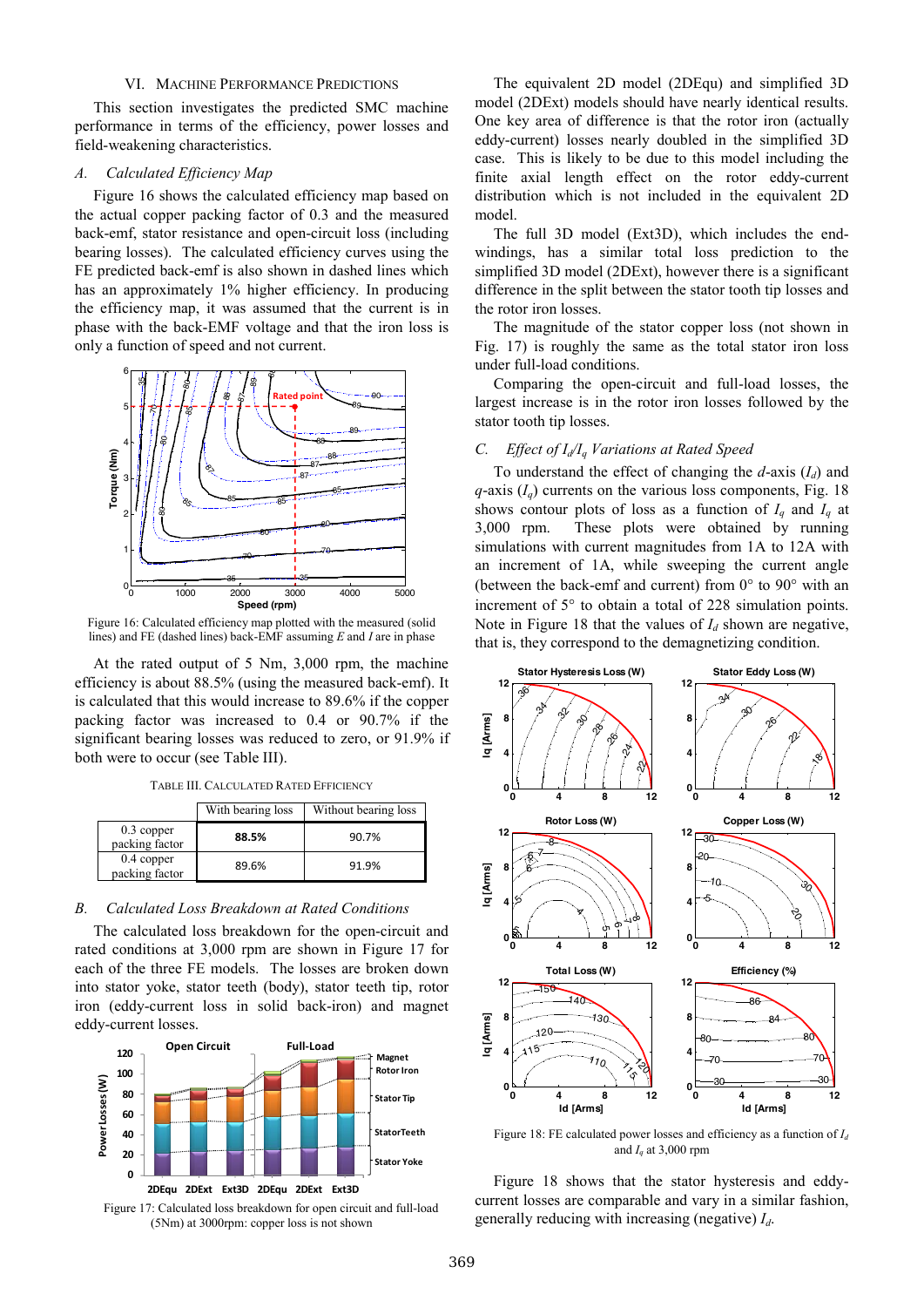The rotor loss, including the magnet and rotor eddycurrent loss, forms only a small part in the total loss. It has a minimum value when  $I_d$  = -4A at this speed.

The copper loss is proportional to the square of the stator current amplitude. With an input current of 12A, the copper is about half of the total stator iron loss at 3,000 rpm.

The minimum total loss at this speed occurs with a *d*axis current of roughly -6A. The total loss generally increases with the *q*-axis current.

Despite the increase of total loss with  $I_q$ , the efficiency also rises with  $I_q$  due to the increased output power. The efficiency stays roughly constant as the (negative) *d*-axis current increases from zero as the reduction in iron losses is largely compensated by an increase in the stator copper loss.

# *D. Calculated Field-Weakening Performance*

The calculated machine field-weakening performance is shown in Figure 19, based on a rated current of 18Arms and a rated voltage of 36V. Curves are shown using the measured parameters (solid line) and FE parameters using the Ext3D model (dotted line). Though the rated current 18A used is less than the calculated characteristic current (about 26A), the SMC machine still gives a wide calculated field-weakening performance.



Figure 19: Calculated torque and power versus speed showing the field weakening performance for the SMC machine.

## VII. CONCLUSIONS

This paper discussed the finite-element (FE) modelling, experimental verification and performance prediction for an optimized soft magnetic composite (SMC) segmented surface PM machine using a custom bonded ring-shaped rotor magnet. The machine was designed for high torque density and efficiency, and low cogging torque.

With regards to the FE modelling of the proposed machine geometry, an equivalent 2D FE model in which the tooth width was artificially reduced to give the same total tooth body area as the real machine was compared to a more sophisticated extruded 3D model which approximated the end windings. It was found that the 2D FE model gave comparable predictions for back-emf, but slightly lower predictions for the inductances and total iron and magnet losses.

The bonded magnet ring was modelled as being parallel magnetised, 180° pole pitch and with the remanent flux density and recoil permeability as specified by the manufacturer. This resulted in the measured back-EMF being 19% lower than the FE predictions. Tests indicated firstly that the magnet ring is likely better modelled as a Halbach array, and secondly that the magnet remanent flux density of the ring may be lower than the data sheet value.

Other predicted versus measured parameters which were compared include: open-circuit iron losses, these showed a good correspondence with the calculated values; inductance, the measured results were about 25% higher than the 3D FE results; and cogging torque, where the calculated and measured cogging torque magnitudes were comparable but the actual cogging torque waveform had a significantly lower frequency than expected.

Based on the measured machine parameters, the calculated efficiency of the SMC machine is 88.5% at its rated operating point of 5Nm and 3000rpm. It has a wide calculated field-weakening operating region.

This paper has discussed some of the challenges involved in accurately predicting the performance of the SMC prototype machine and shown there is significant scope for future work to improve the modeling accuracy.

#### VIII. ACKNOWLEDGMENT

This research was supported by the Australian Research Council (ARC Projects: LP0455574 and DP0988255). The authors would like to thank D. Gehlert and the staff of Intelligent Electric Motor Solutions Pty. Ltd. for manufacturing the machine components and the School of Electrical and Electronic Engineering workshop for constructing the test rig.

## IX. REFERENCES

- [1] J. Cros, P. Viarouge, and M. T. Kakhki, "Design and Optimization of Soft Magnetic Composite Machines with Finite Element Methods," *IEEE Trans. Magn.*, vol. 47, pp. 4384-4390, Oct. 2011.
- [2] L. Hultman and A. G. Jack, "Soft Magnetic Composites-Motor Design Issues and Application," in *Proc. Powder Metallurgy and Particulate Materials (PM2TEC)*, Chicago, 2004.
- [3] F. Margnetti, V. D. Colli, R. D. Stefano and A. Cavagninog, "Design Issues of A Fractional-Slot Windings Axial Flux PM Machine With Soft Magnetic Compound Stator," in *Proc. IEEE 33rd Annual Conf. of the Industrial Electronics Society (IECON),* Taipei, Nov. 2007.
- [4] N. Bianchi, S. Bolognani, and P. Frare, "Design Criteria for High-Efficiency SPM Synchronous Motors," *IEEE Trans. Energy Convers.*, vol. 21, pp. 396-404, Jun. 2006.
- [5] G. S. Liew, E.C.Y. Tsang, N. Ertugrul, W.L. Soong, D. Atkinson and D.B. Gehlert, "Analysis of a Segmented Brushless PM Machine Utilising Soft Magnetic Composites," in *Proc. IEEE 33rd Annual Conf. of the Industrial Electronics Society (IECON)*, Taipei, Nov. 2007.
- [6] A. G. Jack, B.C. Mecrow and P.G. Dickinson, "Iron Loss in Machines with Powdered Iron Stators," in *Proc. IEEE Int. Conf. on Electric Machines and Drives (IEMDC)*, May, 1999, pp. 48-50.
- [7] G. S. Liew, C. Tang, W. L. Soong, N. Ertugrul and D.B. Gehlert, "Finite-Element Analysis and Design of a Radial-Field Brushless PM Machine Utilizing Soft Magnetic Composites," in *Proc. IEEE Int. Conf. on Electric Machines and Drives (IEMDC)*, May, 2011, pp. 930-935.
- [8] Y.G. Guo, J.G. Zhu, Z.W. Lin and J.J. Zhong, "Measurement and modeling of core losses of soft magnetic composites under 3-D magnetic excitations in rotating motors," *IEEE Trans. Magn.* vol.41, no.10, pp. 3925- 3927, Oct. 2005
- [9] J. Cros, P. Viarouge and M.T. Kakhki, "Design and Optimization of Soft Magnetic Composite Machines with Finite Element Methods," *IEEE Trans. Magn.* vol.47, no.10, pp.4384-4390, Oct. 2011
- [10] F. Marignetti, G. Tomassi and P. Cancelliere etc., "Electromagnetic and Mechanical design of a Fractional-slot-windings Axial-flux PM synchronous machine with Soft Magnetic Compound Stator," in *Rec. of IEEE Industry Applications Conf.,* vol.1, pp.62-69, Oct. 2006